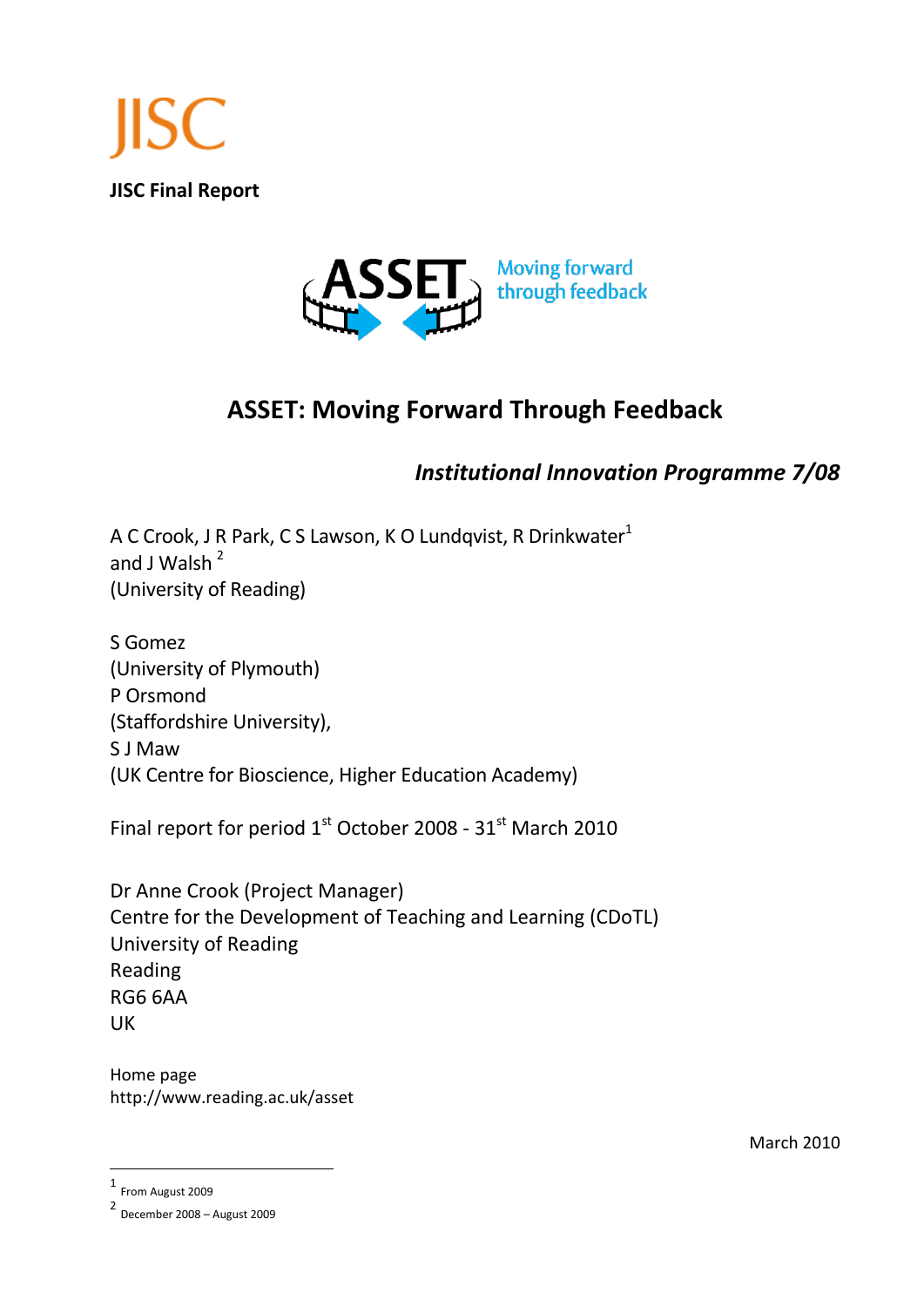# <span id="page-1-0"></span>**Table of Contents**

| 5.3 Early pilot evaluation by staff within the Centre of Applied Language Studies 13 |
|--------------------------------------------------------------------------------------|
|                                                                                      |
|                                                                                      |
|                                                                                      |
|                                                                                      |
|                                                                                      |
|                                                                                      |
|                                                                                      |
|                                                                                      |
|                                                                                      |
|                                                                                      |

# <span id="page-1-1"></span>**Acknowledgements**

The ASSET project was funded by JISC under the Institutional Innovation Programme 7/08. The ASSET Team would like to thank all staff and students at the University of Reading who took part in the project and would also like to thank JISC for their support, in particular Lawrie Phipps, Paul Bailey and Jenny Mackness.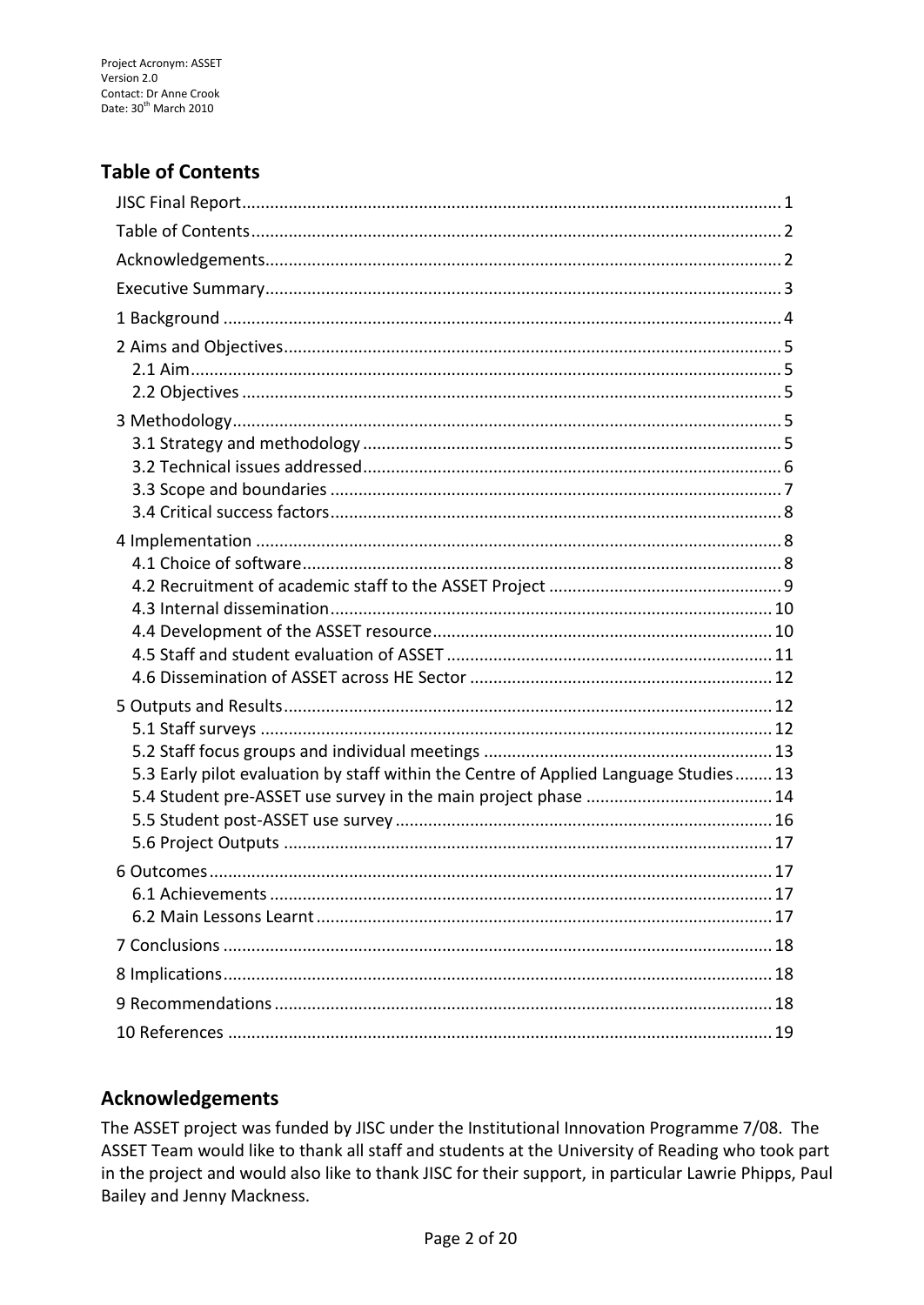## <span id="page-2-0"></span>**Executive Summary**

Providing high quality and timely feedback to students is often a challenge for many staff in higher education as it can be both time-consuming and frustratingly repetitive. From the student perspective, feedback may sometimes be considered unhelpful, confusing and inconsistent and may not always be provided within a timeframe that is considered to be 'useful'. The ASSET project, based at the University of Reading, addresses many of these inherent challenges by encouraging the provision of feedback that supports learning, i.e. feedback that contains elements of 'feed-forward', is of a high quality and is delivered in a timely manner. In particular, the project exploits the pedagogic benefits of video/audio media within a Web 2.0 context to provide a new, interactive resource, 'ASSET', to enhance the feedback experience for both students and staff.

A preliminary analysis of both our quantitative and qualitative pedagogic data demonstrate that the ASSET project has instigated change in the ways in which both staff and students think about, deliver, and engage with feedback. For example, data from our online questionnaires and focus groups with staff and students indicate a positive response to the use of video as a medium for delivering feedback to students. In particular, the academic staff engaged in piloting the ASSET resource indicated that i) using video has made them think more, and in some cases differently, about the ways in which they deliver feedback to students and ii) they now see video as an effective means of making feedback more useful and engaging for students. Moreover, the majority of academic staff involved in the project have said they will continue to use video feedback. From the student perspective, 60% of those students whose lecturers used ASSET to provide video feedback said that "receiving video feedback encouraged me to take more notice of the feedback compared with normal methods" and 80% would like their lecturer to continue to use video as a method for providing feedback.

An important aim of the project was for it to complement existing University-wide initiatives on feedback and for ASSET to become a 'model' resource for staff and students wishing to explore video as a medium for feedback provision. An institutional approach was therefore adopted and key members of Senior Management, academics, T&L support staff, IT support and Student Representatives were embedded within the project from the start. As with all initiatives of this kind, a major issue is the future sustainability of the ASSET resource and to have had both 'topdown' and 'bottom-up' support for the project has been extremely beneficial. In association with the project team the University is currently exploring the creation of an open-source, two-tiered video supply solution and a 'framework' (that other HEIs can adopt and/or adapt) to support staff in using video for feedback provision. In this way students and staff will have new opportunities to explore video and to exploit the benefits of this medium for supporting learning.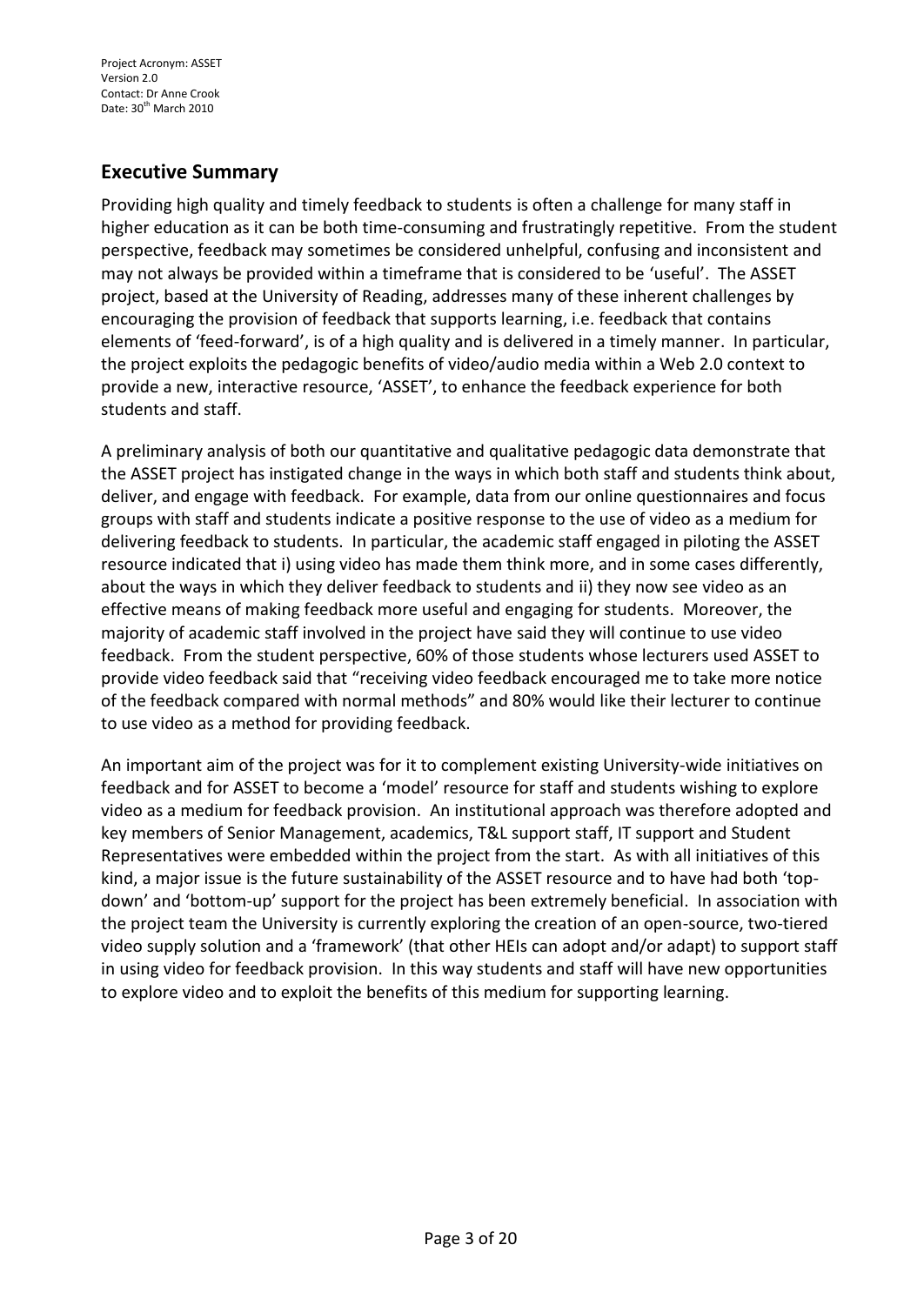# <span id="page-3-0"></span>**1 Background**

The importance of assessment and feedback to the learning process is well known (Sadler, 1983; Biggs, 2003a,b; Gibbs & Simpson, 2004; Juwah *et al.*, 2004). High quality and timely feedback can engage and motivate students and help them improve performance in subsequent assignments ('feed forward'). However, providing this type of feedback and maximising student engagement with it can be a real challenge. For staff, providing feedback can sometimes be very time consuming, repetitive and inefficient. From the student perspective, feedback may be provided in a manner which is deemed to be too late to useful, sometimes unhelpful and inconsistent (Glover & Brown, 2006). The National Student Surveys have provided a public forum for students' concerns about feedback and these data have consistently scored the 'assessment and feedback' category below all other categories since the surveys were first launched in 2005 [\(HEFCE National Student Survey\)](http://www.hefce.ac.uk/learning/nss/).

Research has shown that there are benefits in delivering feed-forward and feedback in video and audio formats. For example, it has been suggested that 'the most effective forms of feedback provide cues or reinforcement to learners; are in the form of video-, audio-, or computer-assisted instructional feedback; and or relate to goals.' (Hattie & Timperley, 2007). In addition, tone and expression of the human voice can make feedback more engaging for students (Rust 2001; Merry and Orsmond, 2008) and the use video and audio can also accommodate different learning styles, whilst overcoming some of the issues associated with 'traditional' methods of feedback, such as illegible handwriting (Orsmond *et al.,* in prep.). Using interactive video media, the project has therefore explored ways to improve feedback provision and to enhance both staff and student engagement with feedback through the development of a new Web 2.0 resource, 'ASSET'.

The use of Web 2.0 technologies within ASSET has provided students with new opportunities to develop formal and informal learning communities, which aligns with the pedagogic approach of 'learning by doing' (e.g. Kolb, 1984; Gibbs, 1988). In particular, ASSET supports students' engagement with feedback and has provided a new forum for students to 'interact' with one another in relation to the feedback they have received on their work. It has also created new opportunities to establish feedback-related communities of learning between students and staff, thus completing a 'feedback loop'. This is important because, just as communication is much more effective when it is two-way, feedback (and feed-forward) becomes more effective when it takes the form of a dialogue between learners and assessors (Yorke & Longden, 2008). The use of Web 2.0 in learning, is also supported by recent JISC statistics (IPSOS Mori, 2008), which suggest that there are possibilities for mixing 'social networking' with academic studies. These data show that students are regular users of social networking sites on entry to university, with 73% of those surveyed using social networking sites to discuss coursework with others. In addition, these data revealed that despite students being able to recognize the value of using these social networking sites in learning, only 25% felt encouraged to use Web 2.0 features by tutors or lecturers. It is therefore timely to embrace students' willingness to use this new technology and to offer them innovative ways of actively learning for themselves and from one another.

Students are regular users of social networking sites but they are also very familiar with the use of video with over 75% of students viewing videos/live TV on websites and over 55% uploading video or photo content to the Internet (IPSOS Mori, 2008). As well as complementing other forms of feedback we anticipated that the use of video in the ASSET project might also speed up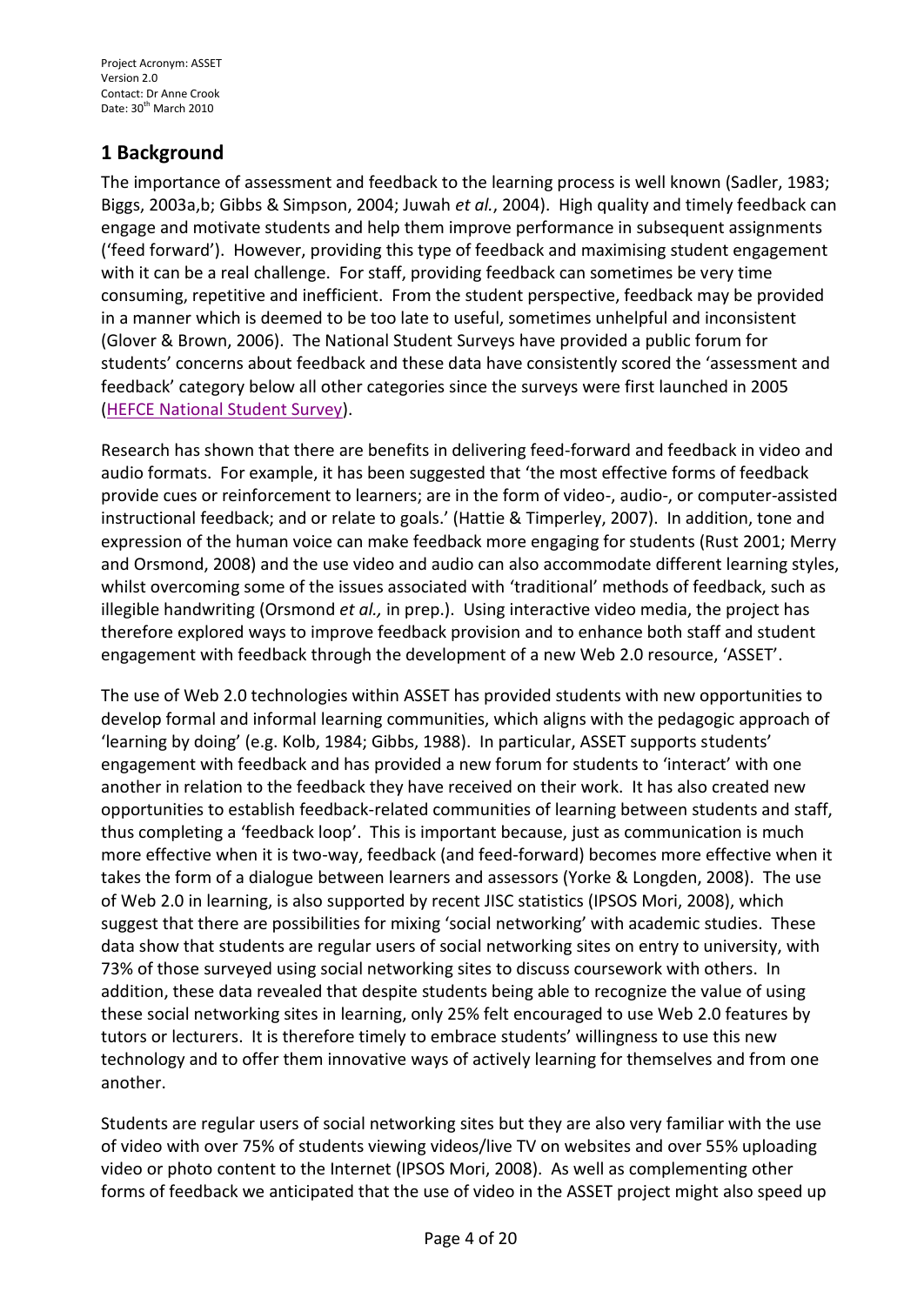feedback delivery for staff whilst offering staff new opportunities to be more creative in their approaches to feedback provision.

The ASSET project addresses many of the challenges inherent in ensuring that feedback supports and encourages learning. We have, for example, encouraged increased awareness amongst staff of what is referred to as 'feed-forward'. Feed-forward can focus students' attention on what is required of them in a particular assignment, but it can also help them engage more with the feedback they are given if they can see where they are meeting the set assessment criteria and where they didn't do quite so well (Sadler, 1983; Higgins *et al.*, 2001; Duncan, 2007). This has been achieved by the project in a number of ways. For example, by staff articulating assessment criteria in brief video clips to explain what they are looking for in a particular piece of work. For an example of this see the ASSET video [Criminal Law Introduction and Essay.](http://www.reading.ac.uk/nmsruntime/saveasdialog.aspx?lID=51207&sID=158380) In addition the project has encouraged staff to consistently incorporate feed-forward elements within their feedback to students, for example, through the creation of video clips that focus students' attention on areas that will lead to enhanced performance in future assignments; for an example of a feed-forward video see [Environment and Sustainability Feedback.](http://www.reading.ac.uk/nmsruntime/saveasdialog.aspx?lID=51209&sID=158380)

# <span id="page-4-0"></span>**2 Aims and Objectives**

The aims and objectives for the project were as follows:

#### <span id="page-4-1"></span>**2.1 Aim**

 To evaluate available Web 2.0 technologies to support the development of an interactive feedback resource, 'ASSET', which will provide an innovative resource for engaging students and staff with assessment-related feedback within the University and across the HE sector through the use of video media.

#### <span id="page-4-2"></span>**2.2 Objectives**

- To ensure that the ASSET resource follows open standards with the capability of being fully embedded within the University.
- To determine the most suitable Web 2.0 technology for 'building' ASSET.
- To explore the issues surrounding the use of video and audio clips as a mechanism for feedback provision from both staff and student perspectives.
- To embed the use of video as a core feedback resource for students and staff within the University.
- To disseminate information about ASSET within the University and across the wider HE sector, in particular to position the University as a lead institution in the development of interactive feedback resources.

## <span id="page-4-3"></span>**3 Methodology**

#### <span id="page-4-4"></span>**3.1 Strategy and methodology**

- To address the project's aims the following activities were undertaken:
- A review of Web 2.0 technologies available at the start of the project (2008) to provide a rationale for the chosen option upon which [ASSET](http://www.reading.ac.uk/asset/Whatisasset/asset-ASSETSoftware.aspx) was to be 'constructed' (See ASSET [technology report\)](http://www.reading.ac.uk/asset/Whatisasset/asset-ASSETSoftware.aspx).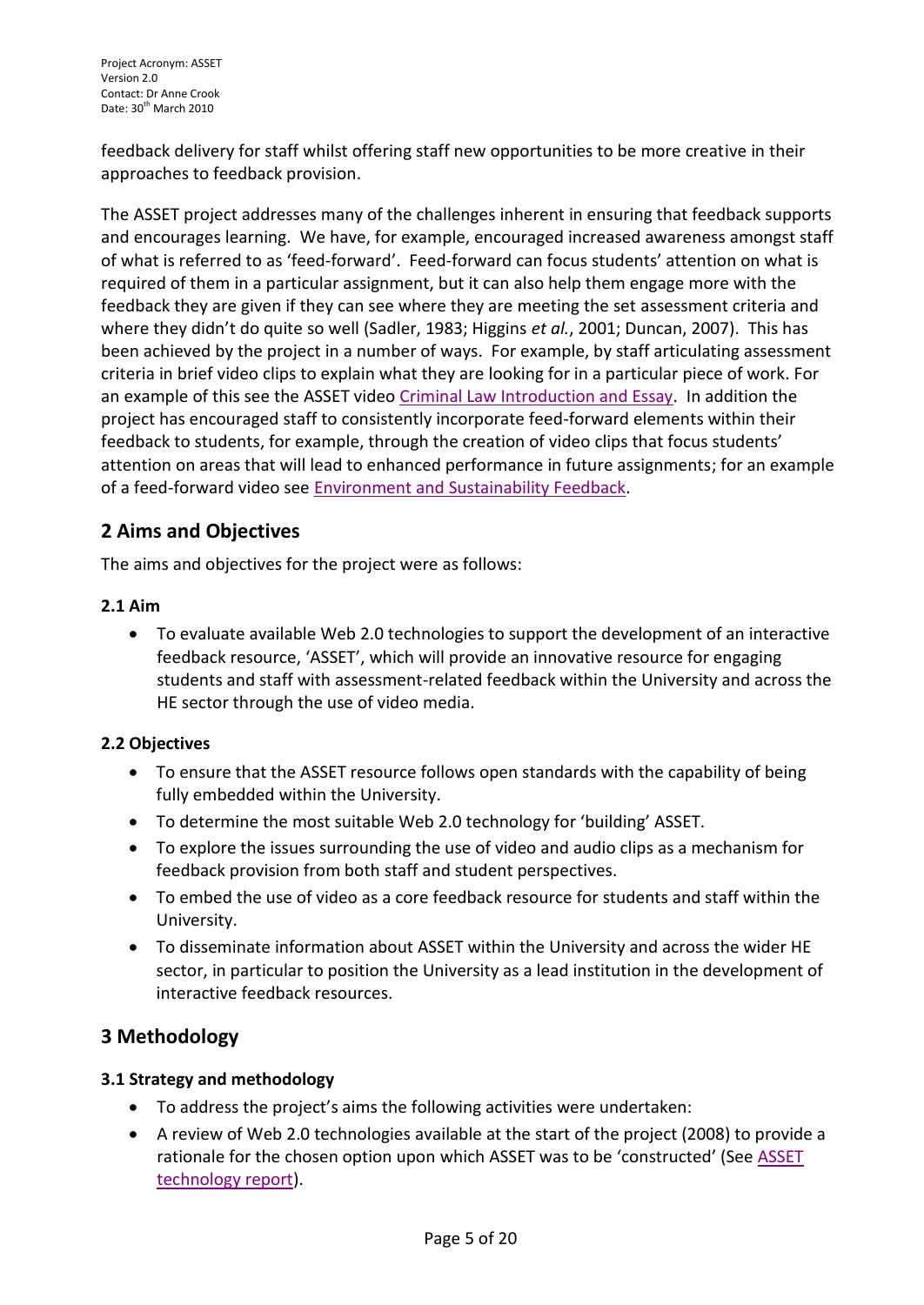- Identification of the issues surrounding the use of video and audio clips as a mechanism for feedback/feed-forward provision from both staff and student perspectives.
- Agreed and defined the principles for ASSET structure and content (including audio/video file format).
- Agreed evaluation (including self-evaluation) and dissemination strategies.
- Populated the ASSET resource and piloted its use with academic staff and students at the University of Reading.
- Regular project dissemination activities within the University and across the HE sector.

#### **Activities that have been ongoing throughout the project include:**

- Project self-evaluation.
- Training and support for staff and students using ASSET.
- Production of FAQ-style support videos for using ASSET.
- Networking within the University to gain support for sustaining the use of video feedback. Critically this has included 'top down' (i.e. Senior Management) and 'bottom up' (i.e. academics and T&L support staff) approaches to networking and dissemination activities.
- Networking with the JISC (and related JISC projects) and wider HE communities and with colleagues involved in other feedback-related initiatives across the UK.
- Weekly meetings of the University of Reading ASSET Team.
- Regular face-to-face team meetings and team conference calls.
- Regular Project Steering Group meetings.
- Maintenance of the ASSET project website [\(www.reading.ac.uk/asset\)](http://www.reading.ac.uk/asset), which provides an overview of the project, alongside project outputs.
- Creation of an ASSET blog to assist with project management and internal and external (with JISC) dissemination (public postings can be viewed via the ASSET website).
- Regular dissemination of project activities within the University.
- Dissemination at national and international T&L events (see the ASSET website for further details).
- Completion of reports and associated documentation required by JISC.
- Pedagogic research for peer-reviewed publications (three papers currently in prep. For peer-reviewed journals).

#### <span id="page-5-0"></span>**3.2 Technical issues addressed**

**Populating the resource** – The content of the ASSET resource was initially developed by the project team. As the project developed, University staff involved in the pilot have increased the number of videos available for viewing.

**Interoperability** – ASSET was built using Web 2.0 software and the choice of the proprietary CORE software on which it is based was determined by a review of available technologies at the time [\(ASSET technology report\)](http://www.reading.ac.uk/asset/Whatisasset/asset-ASSETSoftware.aspx). In particular, CORE software provided most of the functionality that was required within a timeframe that enabled us to commence the pilot with academic staff and students in the Autumn Term 2009. A two-tier solution for the use of video feedback is currently under development (see below) and will be open source and therefore freely available for other institutions to use (further details are given in section 4.1).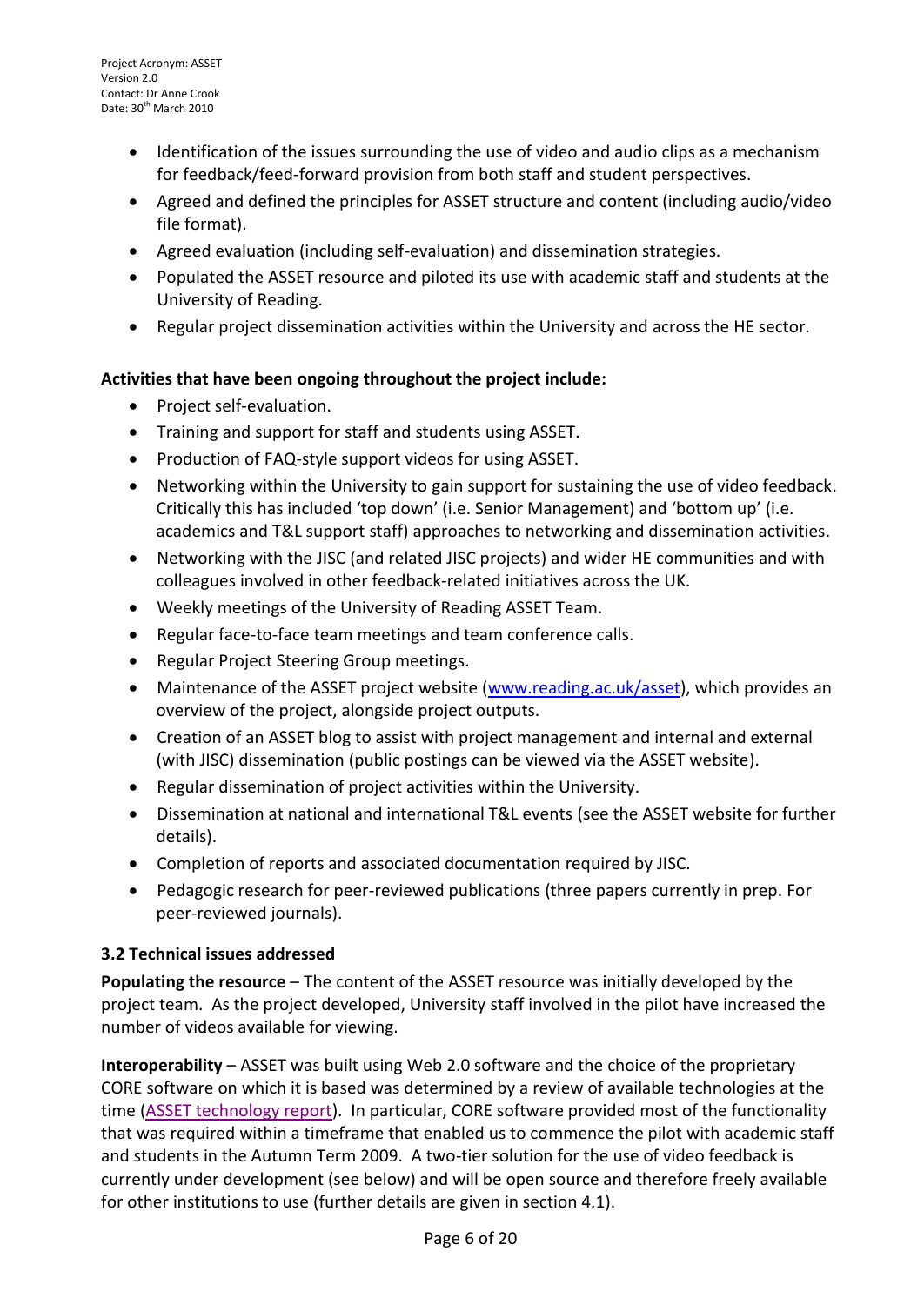**Maximising engagement across the University and HE Sector – The aim was for ASSET (and in** particular, the use of video media) to become a key learning resource for both students and staff across the University. The project team has worked closely with academics, the University's Head of Information Technology Services (who sits on the Project Steering Group), Faculty Directors for Teaching and Learning, the Director of the Centre for the Development of Teaching and Learning and the Pro-Vice Chancellor for Teaching and Learning to maximise engagement opportunities and to support future developments in this area. We have now developed a sufficiently extensive 'repository' of resources and expertise within the ASSET team to support future developments in this area both within the University and across the sector more generally.

**Sustainability** – An important outcome from the project is the expressed desire by most of the academic staff involved to continue using video in their teaching in the post-JISC funding phase. Responses to our student post-ASSET use survey also suggest that they are very keen for their lecturers to continue using video as a medium for delivering feedback. Given the University-wide support for the project we have explored options for future sustainability. In particular, to maximise the chances of success in this regard we have explored the possibility of embedding ASSET as an 'element' within the University's existing VLE, Blackboard. In association with the ASSET team the video delivery (backend) now being developed by the University's IT Service is based on a video dropbox supported by the University's streaming server. The frontend will integrate the dropbox feature with a browser embedded video player providing playback functionality within Blackboard. To allow for a fully open source solution, which other Universities can use, a Moodle front end will also be constructed. This approach will facilitate the adoption of video media as a familiar and 'standard' mechanism for supporting feedback/feedforward provision for both staff and students. Additionally this solution, based on a streaming backend and web-based frontends, corresponds with how Web 2.0 services are usually developed. It will be possible to embed videos as plug-ins and widgets in new services without the need for developing a completely new solution each time the need arises. These 'frameworks' and associated support materials will be developed over the coming months and will be made available to the sector via the ASSET website.

#### <span id="page-6-0"></span>**3.3 Scope and boundaries**

- The ASSET resource contains a wide range of feedback-related video resources, which are divided into University-level (i.e. generic) and Module-level (i.e. module- and disciplinespecific) 'playlists'.
- Moderation of ASSET resources has been conducted by module co-ordinators (academic staff) who have piloted the resource to date.
- To maximise and promote institutional 'buy-in' the project team actively and regularly promoted ASSET through existing T&L communities within the University. These include the Faculty and School Directors for Teaching and Learning, School e-Learning Coordinators and Senior Tutors, and through the activities of the University's Centre for the Development of Teaching and Learning (CDoTL) and Centre for Staff Training and Development (CSTD). These promotional events have included workshops, poster presentations, briefing papers and 'show &tell' sessions (See [Internal Events](http://www.reading.ac.uk/asset/ProjectOutputs/asset-InternalEvents.aspx) on the ASSET website).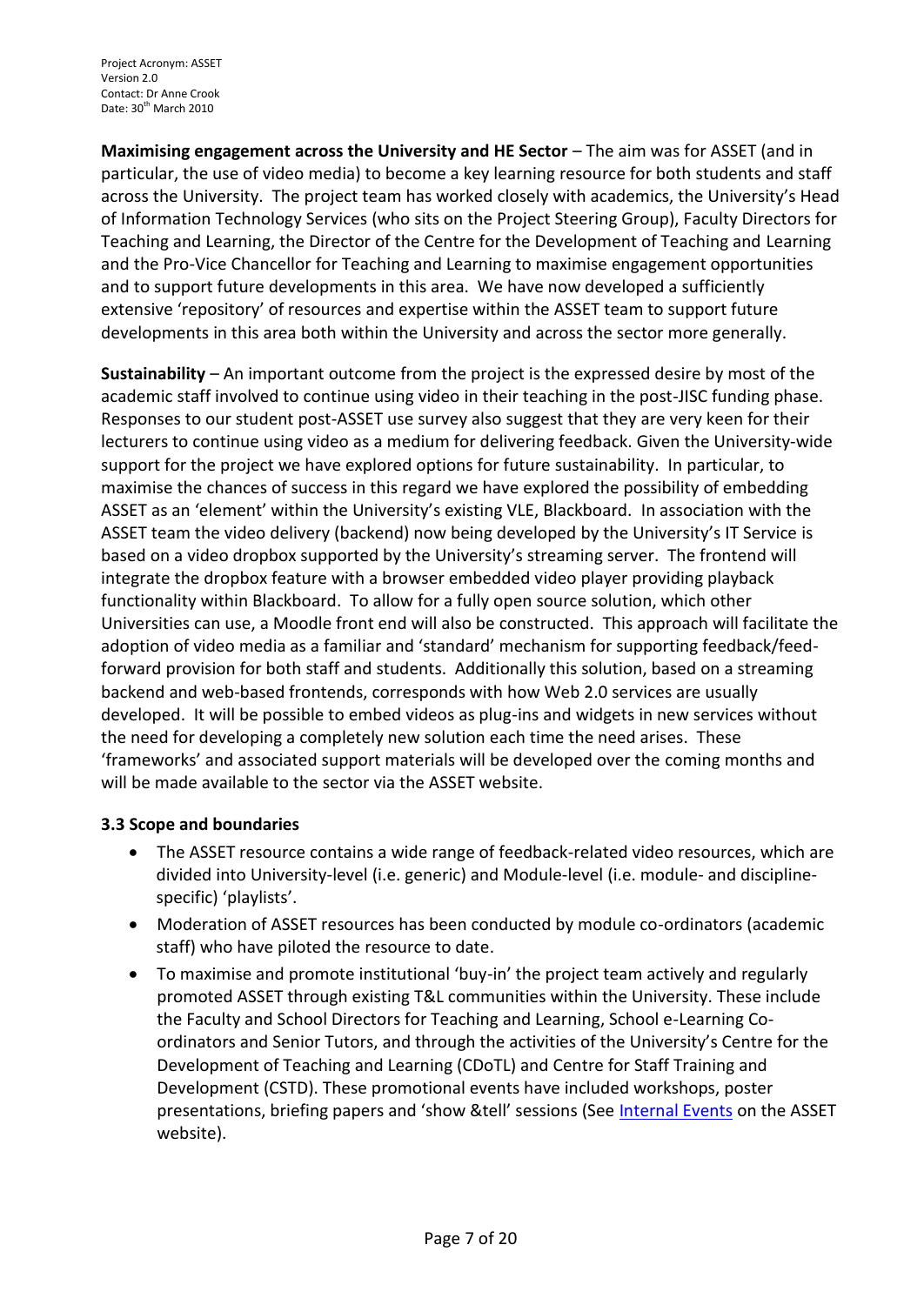### <span id="page-7-0"></span>**3.4 Critical success factors**

A number of critical success factors were identified for the project, all of which were successfully met:

- Sufficient 'buy-in' from academic staff across the University to pilot and develop video resources within ASSET.
- Development of a sufficiently large and diverse suite of video resources within ASSET.
- Engagement of the wider staff and student communities across the University.
- Demonstrable measurement of increased engagement with feedback of both staff and students using ASSET.
- Ensuring the project complemented the University's existing feedback-related projects and approaches to e-learning.
- Ensuring the outcomes of the project were sustainable beyond the period of JISC funding.
- Increased awareness within the University of the role of Web 2.0 technologies, and in particular the use of video media, in supporting learning through assessment-related feedback and feed-forward.
- Institutional 'buy-in' at the Senior Management level, including the Pro-Vice Chancellor for Teaching and Learning and the Faculty Directors of Teaching and Learning.

## <span id="page-7-1"></span>**4 Implementation**

#### <span id="page-7-2"></span>**4.1 Choice of software**

The first aim of the project was to develop the ASSET resource in a format that could be easily and quickly used by both staff and students. The team agreed that the choice of software needed to meet a number of requirements, namely:

- The software had to be designed for video, as the use of video (as opposed to audio) had implications for storage capacity and delivery related to larger file sizes.
- User generated content was viewed as very important in forming the 'feedback loop' and thus the software had to allow user generated content (with staff moderation).
- A user-friendly layout with a search facility needed be an integral part of the resource.
- Controlled access of the ASSET resource was seen as crucial to the success of the project. Our early discussions with academic staff indicated that they did not want their feedback videos to be accessed by students not registered on their modules. It was also thought that unrestricted access might also affect the nature of the engagement and feedback that students were willing to provide. This meant that access to the ASSET resource would require a University login and password with access to particular modules restricted to staff and students registered on those modules.

A review of different technologies upon which to develop ASSET was therefore conducted by one of the project consultants (see [ASSET technology report\)](http://www.reading.ac.uk/asset/Whatisasset/asset-ASSETSoftware.aspx) and subsequently discussed at a project team meeting and Steering Group meeting in January and February 2009, respectively. In particular, the pros and cons of Clipshare, Blackboard, SharePoint and CORE were discussed. The CORE software already fulfilled many of the project's requirements but required further development to include the controlled access and search facilities. The CORE software licence, with support, was therefore purchased for one year with the playlists and controlled access provision to be included in the contract.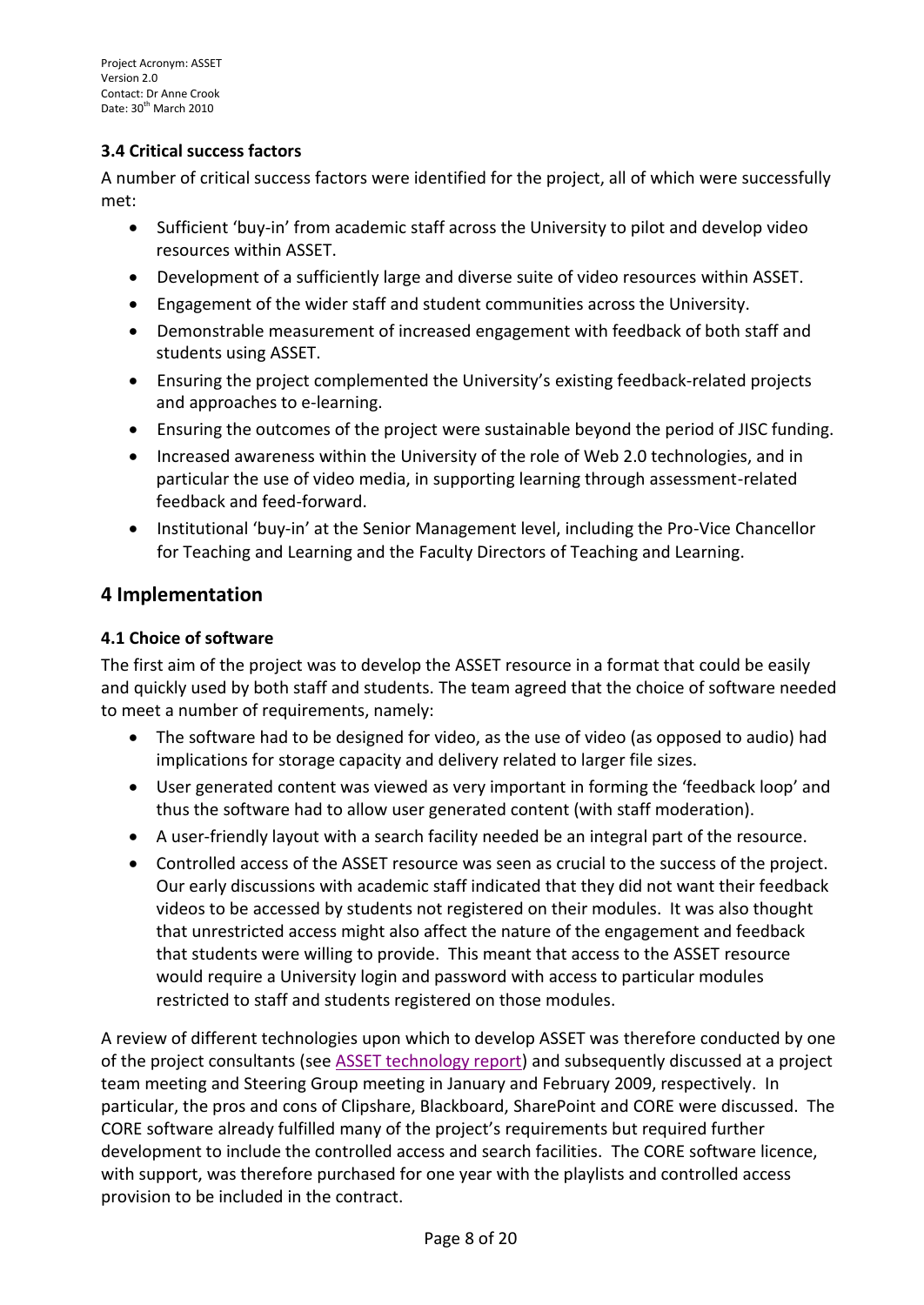The sustainability of the ASSET resource and, in particular, the use of video as a new and creative medium for supporting feedback provision across the University have been key issues for the project. Sustainability was thought most likely to occur with an open source 'version' of ASSET. This therefore led to consultations between the project team and the head of ITS (a member of the Project Steering Group) to create an open source two-tiered video supply solution. This has been viewed by the team as a welcome development to ensure sustainability in the use of video for T&L at Reading as well as creating a 'framework' that other Higher Education Institutes can directly adopt and/adapt. This represents an additional 'work package' that the team have been able to incorporate within the period of JISC funding.

## <span id="page-8-0"></span>**4.2 Recruitment of academic staff to the ASSET Project**

An essential component of the project, and something we believed would be particularly challenging, was recruiting academic staff to pilot the use of video for feedback within the ASSET resource. Academic staff were initially approached through the Directors of Teaching and Learning at both Faculty and School levels to ask if they would be willing to participate in the project. This was achieved by presenting a briefing paper on the ASSET project at the Autumn Term 08/09 Faculty Boards for Teaching and Learning. In particular this paper set out the aims of the project and indicated the potential benefits to colleagues if they took part; importantly it gave a clear indication of the high level of support that colleagues could expect. It was envisaged that groups of staff from either Schools or Departments would be involved in the pilot, rather than individual staff from disparate areas, so that colleagues could support each other in the use of the resource. At the Faculty Board meetings the names of interested colleagues were collated and these staff were then invited to a project workshop in March 2009. This workshop introduced the ASSET project and more specifically demonstrated the potential uses of video for feedback provision (see March 2009 [Workshop Presentation\)](http://www.reading.ac.uk/nmsruntime/saveasdialog.aspx?lID=51617&sID=187616). It is important to note that up to this point the use of video (or indeed audio) as a medium for providing feedback had not generally been used by staff so it was an entirely new concept for most. As a result of this workshop colleagues from five Departments/Schools expressed an interest in taking part in the project and start-up meetings with these staff then took place in June and July 2009. These meetings allowed staff to ask the project team any technical or logistical questions and enabled them to clarify their technical requirements in terms of video equipment, e.g. web cams, flipvideos, camcorders, tripods etc.

Thirty two staff from the Departments/Schools of Law, Real Estate and Planning, Fine Art, the International Foundation Programme and Chemistry, Food and Pharmacy agreed to participate in the project. These staff represented a diverse range of disciplines, with many of their modules having high numbers of students. In addition to these five Departments/Schools, the Centre for Applied Language Studies (CALS) were very interested in using video in their feedback provision. However, due to the constraints of their teaching timetable this had to be conducted during the summer of 2009. Six staff from CALS took part in this 'pre-pilot'.

It is important to note that we specifically asked all staff to focus on the provision of generic feedback to students via the ASSET resource. This decision was taken because given the pilot nature of the project it was felt that this was less likely to cause concern amongst staff in terms of the amount of time it might take to create the feedback videos. Therefore, the intention was for staff to use videos within ASSET to supplement their other methods of feedback provision (i.e. to ensure students also received individual feedback). Staff were given an entirely 'free reign' to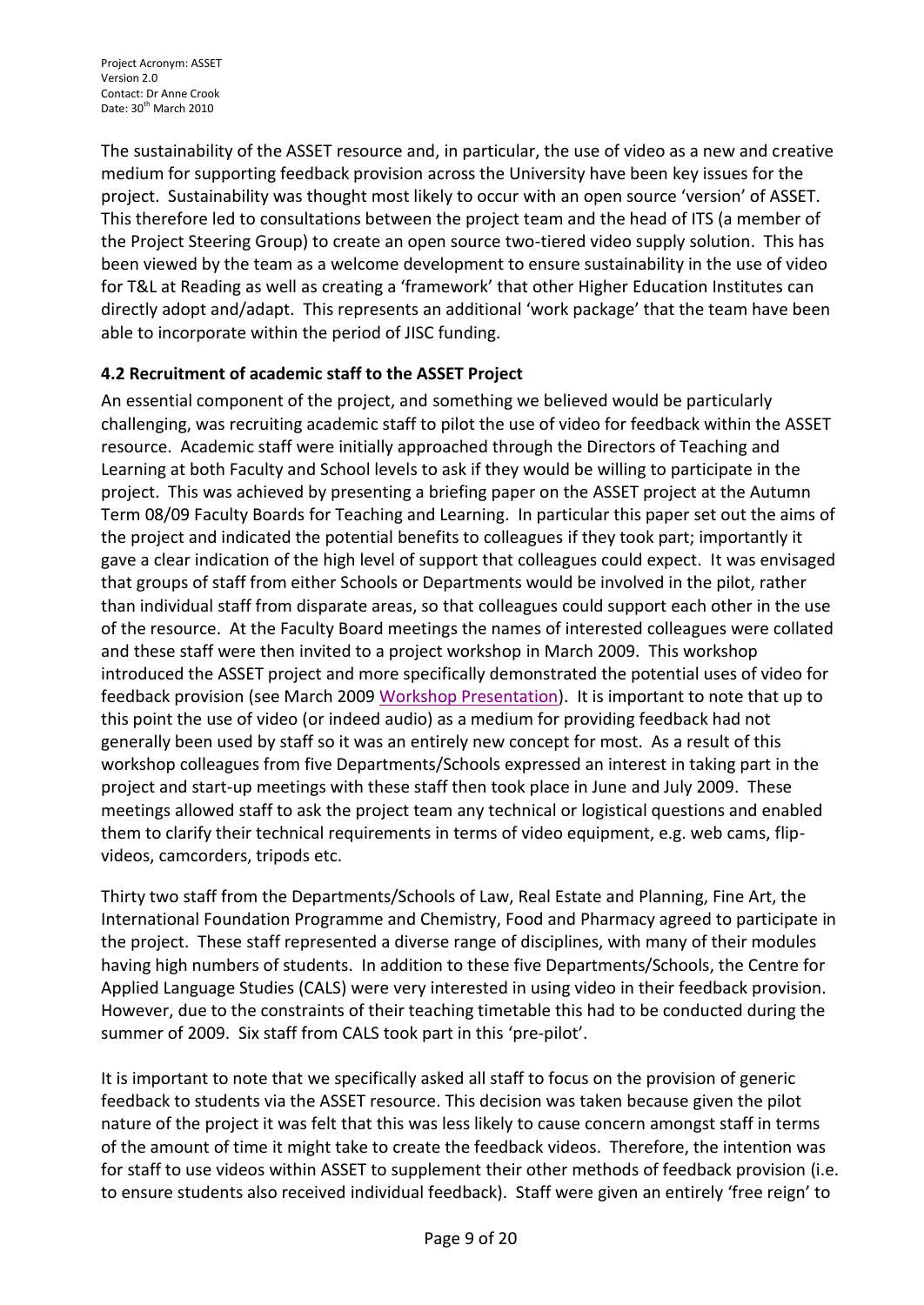Project Acronym: ASSET Version 2.0 Contact: Dr Anne Crook Date: 30<sup>th</sup> March 2010

use the video media in any of their modules and in whatever ways they felt were most suitable for their respective students and methods of assessment.

### <span id="page-9-0"></span>**4.3 Internal dissemination**

To keep staff informed about the ASSET project and its progress, the team hosted regular dissemination activities. For example, articles were written for the Summer Term 2009 and Spring Term 2010 issues of 'Teaching Matters'([Issue 20](http://www.reading.ac.uk/asset/ProjectOutputs/asset-Publications.aspx) and [Issue 22\)](http://www.reading.ac.uk/asset/ProjectOutputs/asset-Publications.aspx), the University's teaching and learning magazine, which has a circulation of 2,500. Briefing papers were sent to each of the five Faculty Boards of Teaching and Learning across the 2009/10 academic year. An oral presentation was given by the ASSET team at the School e-Learning Co-ordinators meeting in June 2009 and at the University of Reading's Annual Learning and Teaching Conference in July 2009 (see ASSET website [Internal Dissemination Presentations\)](http://www.reading.ac.uk/asset/ProjectOutputs/asset-InternalEvents.aspx). A further demonstration session was organised for staff in the Centre for the Development of Teaching and Learning (CDoTL) in July 2009. Members of staff involved in the project were also invited to engage with the project blog. A number of additional internal dissemination events will take place in the Summer Term 2010, including a workshop within the University's new T&L 'Enhancement Week'.

## <span id="page-9-1"></span>**4.4 Development of the ASSET resource**

Progress on the software development required for the ASSET resource took longer than envisaged and the resource was not fully available to staff and students to use with the features of controlled access, different levels of playlists (University, module and personal) and search facilities until September 2009 (we had hoped that it would be available by June 2009). Different users are members of different playlists depending on what Schools they come from and in some cases even what modules they take. Users can also create personal playlists ('my playlist'), which can help them to easily store and find their favourite videos, for example, when revising or working on new assignments.

A number and diversity of videos were developed for the University playlist\* (anyone who logs onto the ASSET resource can view these playlists). These include:

- Introduction to the ASSET resource for both staff and students;
- Introductory videos made by members of the ASSET team;
- Short instructional FAQ training videos to support staff and students using ASSET;
- Short videos by the University's Study Advisers on subjects including 'making the best use of feedback'.

## *\*CDs containing copies of the University playlist videos were made for external-facing dissemination activities, such as the ASSET Project Assembly and the JISC 'Trade Fair' in Birmingham in January 2010. A selection of these are also available under [ASSET videos.](http://www.reading.ac.uk/asset/Whatisasset/asset-ASSETvideos.aspx)*

Each member of academic staff taking part in the project was supplied with a webcam and the 'host' Department/School was also supplied with a flip video (or camcorder) and tripod to support the creation of videos in a wide range of contexts (e.g. laboratory, field work). Face-toface small group and/or one-to-one technical support training was given to each member of staff enrolled in the project by the ASSET e-Learning Research Officer. Open source screen capture software, CamStudio, was also installed on staff computers and training was given in simple video development techniques and the mechanics of the ASSET resource. This support was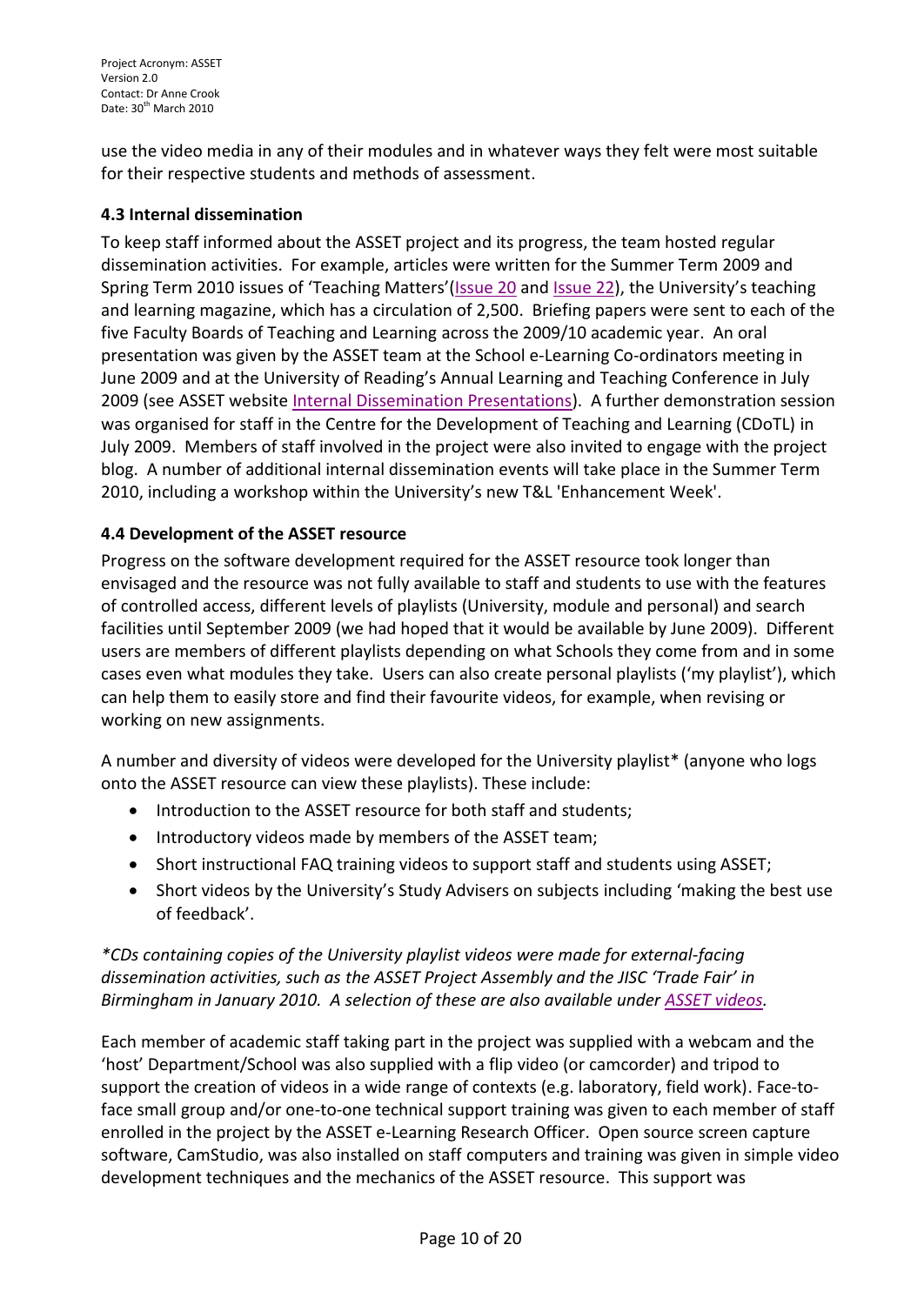complemented with a suite of online FAQ videos within ASSET (for example, see the [Camstudio](http://www.reading.ac.uk/nmsruntime/saveasdialog.aspx?lID=51208&sID=158379)  [FAQs\)](http://www.reading.ac.uk/nmsruntime/saveasdialog.aspx?lID=51208&sID=158379).

## <span id="page-10-0"></span>**4.5 Staff and student evaluation of ASSET**

Evaluation of the ASSET resource and its potential effects on teaching and learning took place through the use of online questionnaires and focus groups. Staff and students were asked to complete a questionnaire before they used the ASSET resource (see [Evaluation questionnaires\)](http://www.reading.ac.uk/asset/ASSET@Reading/asset-evaluation.aspx). The purpose of this first survey was to get an insight into the views, preferences, understanding and experience of current assessment and feedback practice of both staff and students. The team did not want this initial questionnaire to influence how the ASSET resource would be used by staff and students so care was taken not to include questions that focussed too narrowly on specific types of assessment or feedback. The questions went through several rounds of formulation and discussion with all members of the ASSET team and were cleared by an Ethics Committee prior to release.

The staff questionnaire included twenty five questions, some open format, others using a five point 'Likert' scale. The questions were divided into four sections.

- The first set of questions were to gain background information about the staff, namely:
	- o how long they had been teaching
	- o their use of technology in teaching
- The other sections asked questions about staff experience at providing feedback including:
	- o their views and current practices
	- o the challenges they face in providing timely, effective feedback to students
	- o their initial thoughts on using video for feedback.

The student questionnaire included eighteen questions and was also a mixture of open format and five point 'Likert' scale questions. These questions were divided into five sections.

- The first set of questions were about the students, namely:
	- o their degree programme
	- o gender
	- o their experiences in using technology to support their learning
- Questions in the remaining sections explored students' views and experiences of feedback, what they do with their feedback and the types of feedback they prefer.

The surveys were developed using Bristol Online Survey software (BOS) and the survey link was emailed to all staff and students registered on their modules. The questionnaire for staff ran over the summer vacation 2009 and 27 of the 32 staff who initially agreed to take part in the pilot responded. The student questionnaire remained open during the Autumn Term 2009 with 287 students responding out of a possible 1408 (the total number of students registered on the modules the staff piloting the ASSET resource were teaching); this represented a response rate of over 20%. We were principally reliant upon our academic colleagues to promote the survey to students as it was felt that students might be more inclined to engage with it if they were invited to do so by staff that they knew (as opposed to a member of the ASSET team whom they would probably not know).

Staff and students were asked to complete a second online post-ASSET use questionnaire (using BOS software). The staff questionnaire was emailed to the 32 staff who originally agreed to take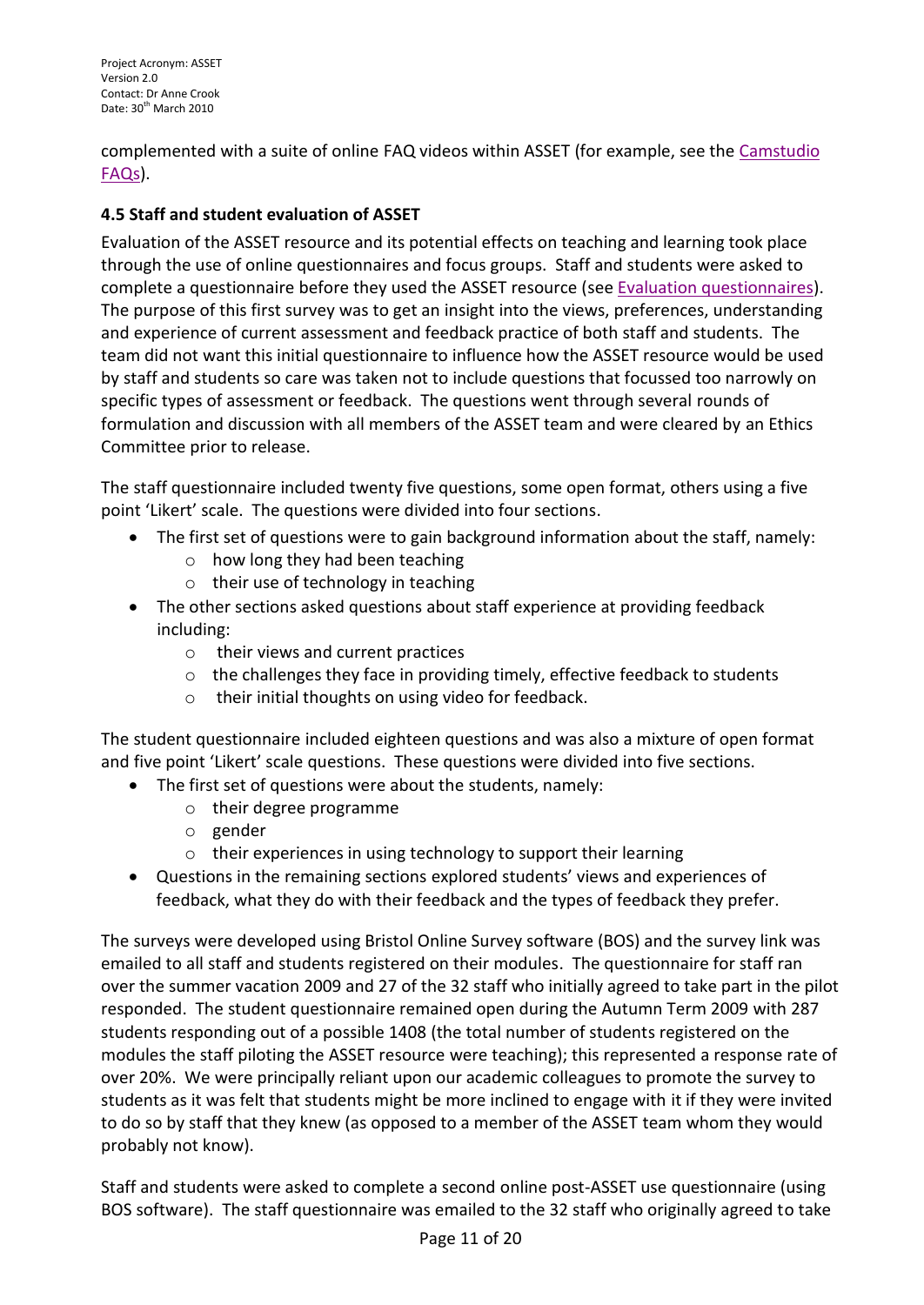part in the pilot and was available throughout the Spring Term 2010. The student questionnaire was sent to those students who had either logged on and used the ASSET resource and/or had responded to first survey. This meant that the survey link was emailed to 584 students and it was available to students from the 1<sup>st</sup> February 2010 until the 19<sup>th</sup> March 2010 (end of the Spring Term 2010); 105 students responded to this questionnaire, a response rate of 18%.

The staff post-ASSET use questionnaire focused on the use of the resource, how many and the type of videos staff had uploaded, how long and the ease of creating and uploading videos and whether or not they would use video again for feedback provision. The student questionnaire focused on how easy ASSET was to use, whether they liked the provision of feedback via video and if they found it useful in comparison to other methods of feedback, how they used it and whether they would like staff to keep using video for feedback (see [Evaluation questionnaires\)](http://www.reading.ac.uk/asset/ASSET@Reading/asset-evaluation.aspx). To explore in detail the effect video had on learning and feedback, staff and students were invited to attend informal focus group sessions. Seven key questions on the use of video and feedback were developed for these meetings (see [Evaluation questionnaires\)](http://www.reading.ac.uk/asset/ASSET@Reading/asset-evaluation.aspx). The questions included in the focus groups went through several rounds of formulation and discussion with all members of the ASSET team. Three staff focus groups were held on  $16^{th}$  December 2009 and  $2^{nd}$ and  $3^{rd}$  February 2010. Staff who were unable to attend were given the opportunity to feedback to the team in separate one-to-one meetings and telephone conversations. In total, thirteen staff provided us with these additional qualitative data. Students were invited to attend focus groups in the Spring Term 2010 but failed to engage with this aspect of the project. With the support of Students' Academic Representatives the team intend to pursue this in the Summer Term to try and collect additional qualitative data from students to contribute to the ongoing pedagogic research.

## <span id="page-11-0"></span>**4.6 Dissemination of ASSET across HE Sector**

The ASSET team have engaged in a number of national Teaching & Learning events. For a full list, including future dissemination events, see the ASSET website [\(Dissemination Events\)](http://www.reading.ac.uk/asset/ProjectOutputs/asset-ExternalEvents.aspx).

# <span id="page-11-1"></span>**5 Outputs and Results**

## <span id="page-11-2"></span>**5.1 Staff surveys**

27 of the 32 staff who initially expressed an interest in piloting ASSET responded to the pre-ASSET use questionnaire. These staff (13 men and 14 women) represented a range of Faculties (Arts and Humanities, Social Sciences, Life Sciences, Science) and were generally more experienced lecturers (Figure 1.)



**Figure 1.** The teaching experience of the staff involved in the ASSET pilot

Staff who responded to the pre-use questionnaire used a variety of methods to give feedback to students (Figure 2a). One-to-one feedback was used less commonly and audio and video were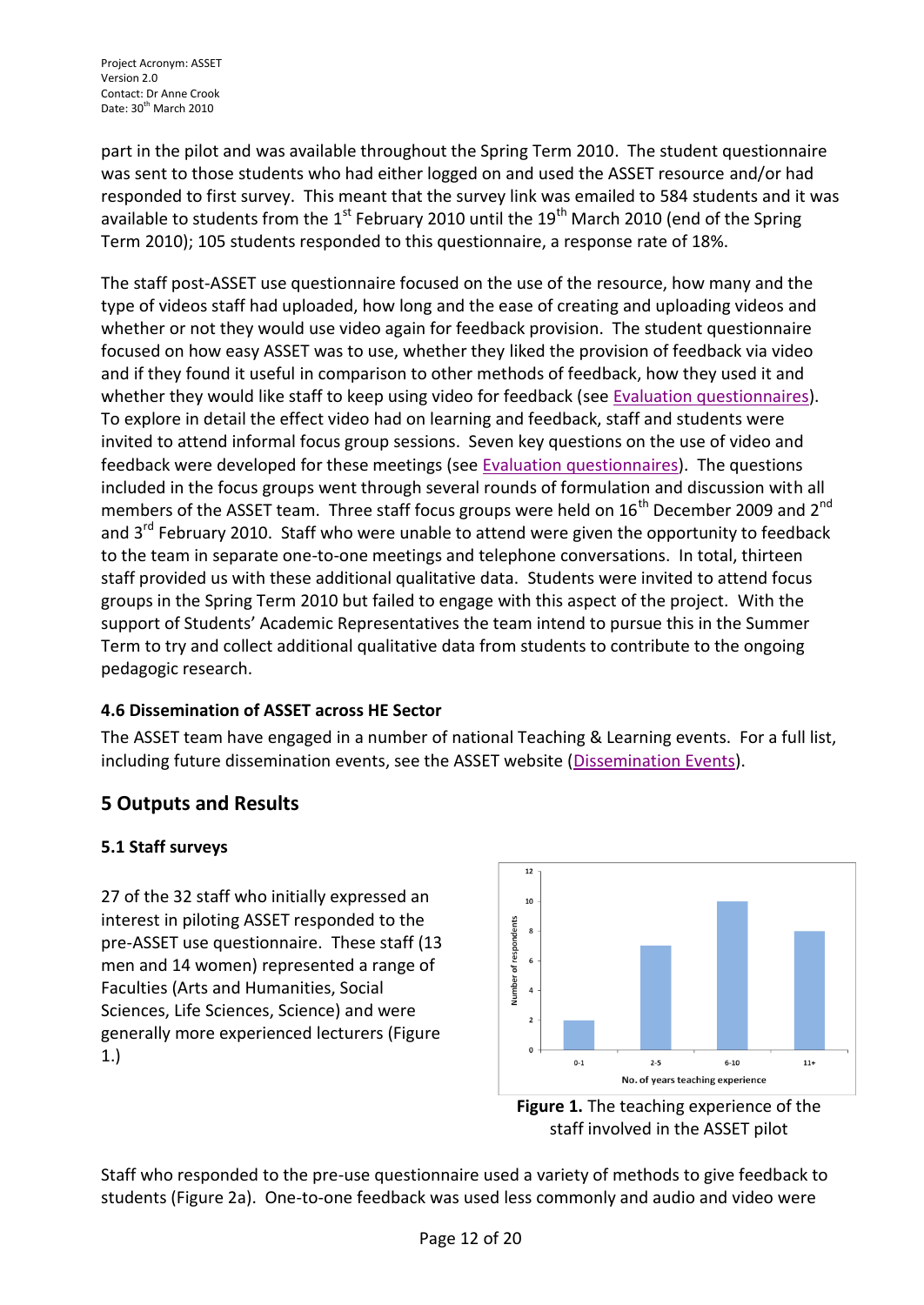rarely used by staff prior to the ASSET project. However, even though most staff do use a number of different methods to give feedback written forms were the most commonly used (Figure 2b.).







**Figure 2b**. The types of feedback used most often by staff prior to using ASSET.

The post-ASSET use staff questionnaire closed on  $31<sup>st</sup>$  March 2010 and analysis of these data will commence shortly and will be incorporated within the project's pedagogic research papers (currently in prep.).

## <span id="page-12-0"></span>**5.2 Staff focus groups and individual meetings**

The ASSET resource was very well received by staff and comments from the focus groups which took place in December 2009 and February 2010 were all extremely positive. ASSET was being used by some staff primarily for providing feed-forward to students on assignments rather than feedback after the assignment was completed, partly as a result of when assignments were submitted in relation to the timing of the project. Many of the staff commented that they were engaging with feed-forward to a much greater extent than previously. Most staff found that producing video feedback took longer than their 'usual' methods, for example, because they said that they had to plan what they were saying and sometimes edit the feedback before they uploaded the video into the ASSET resource. That said, staff acknowledged that this did get quicker with more experience. Some examples of staff reactions to the use of video for feedback are available – see [What Staff Say.](http://www.reading.ac.uk/asset/Whatisasset/asset-ASSETvideos.aspx)

## <span id="page-12-1"></span>**5.3 Early pilot evaluation by staff within the Centre of Applied Language Studies**

Six staff were involved in this pre-pilot during the Summer of 2009. It was envisaged that the ASSET resource would be fully available to staff and students to use with the features of controlled access, different levels of playlists and search facilities by June 2009. However, progress on the software development required for the ASSET resource took longer than envisaged and the resource was not fully available to staff and students until September 2009. Nonetheless, staff were able to use CamStudio and to create feedback videos which they could link to from their modules' Blackboard pages. Both students and staff responded to the first survey questionnaire so we were able to get an insight into their views, preferences, understanding and experience of current assessment and feedback practices. We had a good response rate, all six staff responded and 79 students (from a total of 100); it is worth noting than none of these student respondents had English as their first language. The majority of student respondents (67%), look at websites such as YouTube and/or social networking websites such as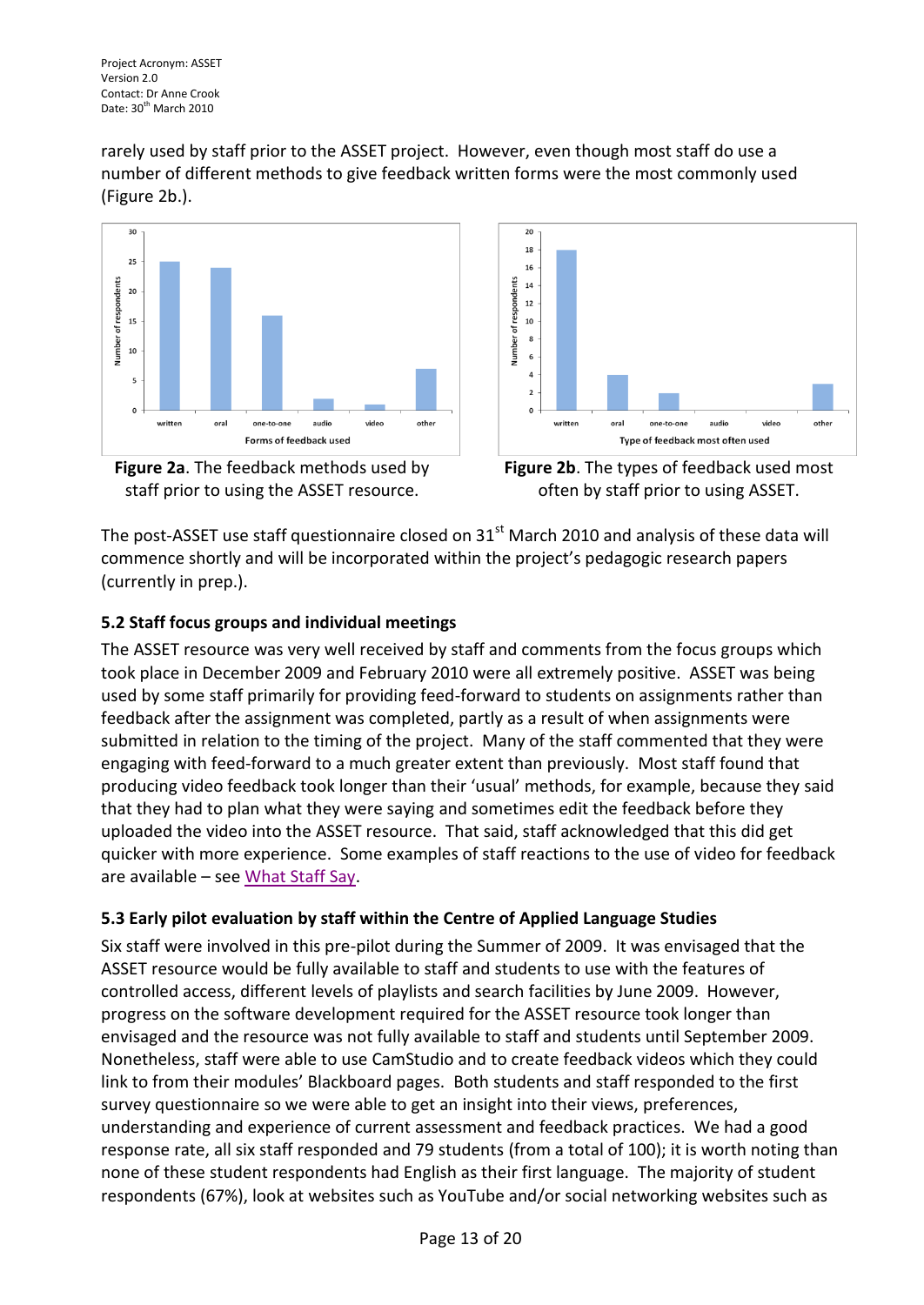Facebook, Twitter and/or MySpace sites regularly (more than twice a week) a further 27% use these sites sometimes (more than once a month < twice a week). No respondents said they never used these sites. The students also stated that were confident in using technology with 81% saying they were 'always' and 'mostly' confident.



**Figure 3.** Students that complete an assignment with feedback but which does not contribute to the final module marks.

Feedback on coursework was seen as very important by these students. Excluding those in their first year, 22% strongly agreed with the statement 'Feedback on my work was important during my previous year(s) studying at university' with a further 60% agreeing with the statement. However this was not reflected by their response to the questions relating to formative assessment with only 13% stating that they always completed an assignment that gives feedback but which doesn't contribute to the final module mark with over two thirds of respondents saying they sometimes, rarely or never complete an assignment (Figure 3.).

Nearly 80% of these students discuss their feedback with peers, such as friends or other students. Interestingly, of those, 90% considered these discussions to be a form of feedback. The students stated that they prefer to receive written feedback returned with their assignment followed by comments from their lecturer or personal tutor during a one-to-one meeting (Figure 4.).





## <span id="page-13-0"></span>**5.4 Student pre-ASSET use survey in the main project phase**

Over 20% of the students from the five Departments/Schools taking part in the project completed the pre-ASSET use questionnaire responded (287 from a total potential sample of 1408) representing a range of ages and experiences from Foundation to post-graduate levels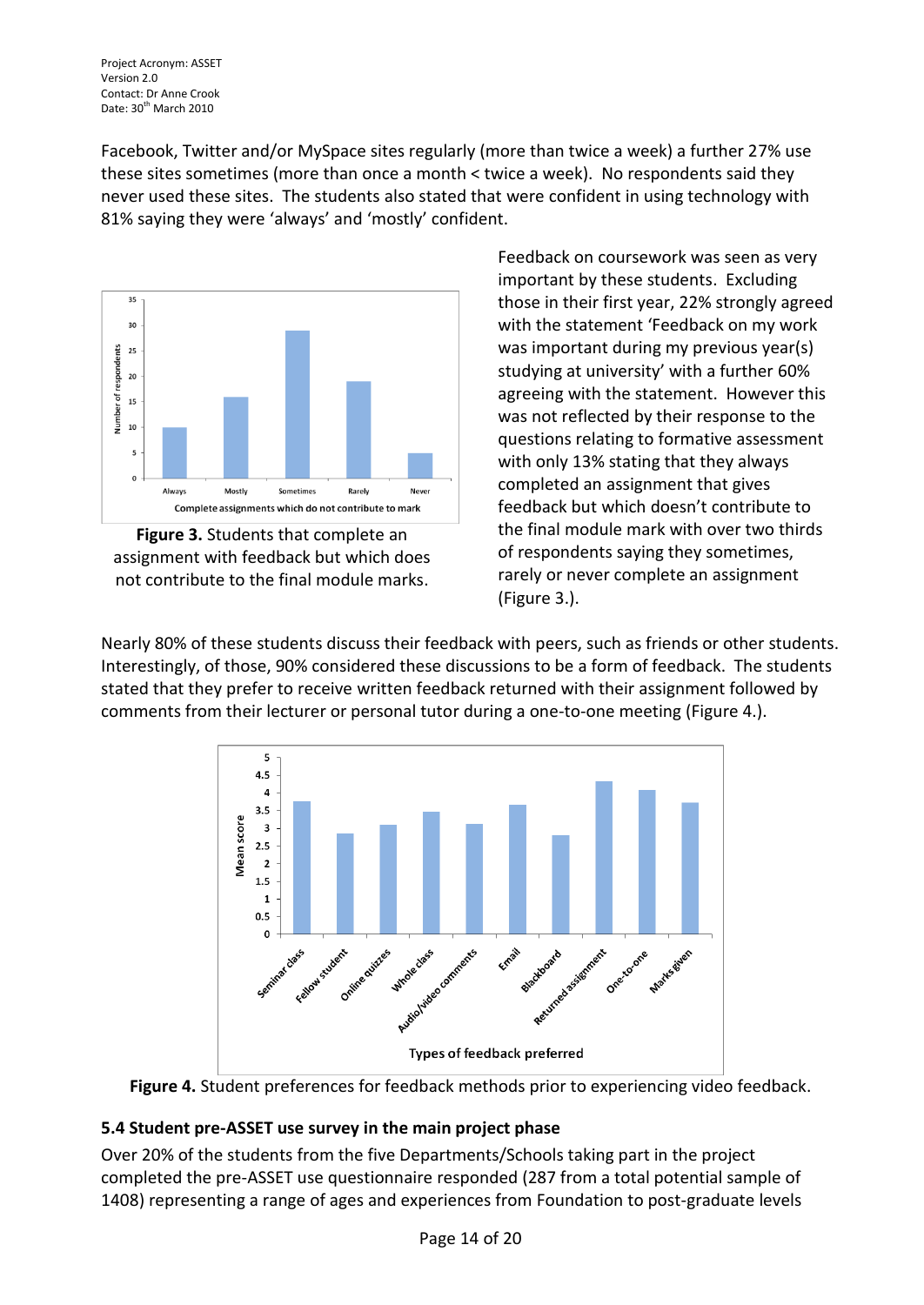(Figure 5.) More female students responded to the survey (71.1%) with just over a quarter of the students (28%) having English as a second language.



**Figure 5.** The number of student respondents to the pre-ASSET use questionnaire according to year of study.

The overwhelming majority of students in the survey (91%) stated that they looked at websites such as YouTube and/or social networking websites, such as Facebook, Twitter and/or MySpace sites regularly (more than twice a week). Only 2.4% of students said that they never look at these websites.

Feedback on coursework was seen as very important by the students. Excluding those students in their first year, 57% strongly agreed with the statement 'Feedback on my work was important during my previous year(s) studying at university' with a further 28% agreeing with the statement. However less than half of the respondents (45%) said that they always completed an assignment that gives feedback (i.e purely formative) but doesn't contribute to the final module mark (Figure 6.)



**Figure 6.** Students that complete an assignment with feedback but which does not contribute towards final module marks.

Very few students stated that they had experienced video/audio feedback prior to engaging with the ASSET resource (Figure 7.).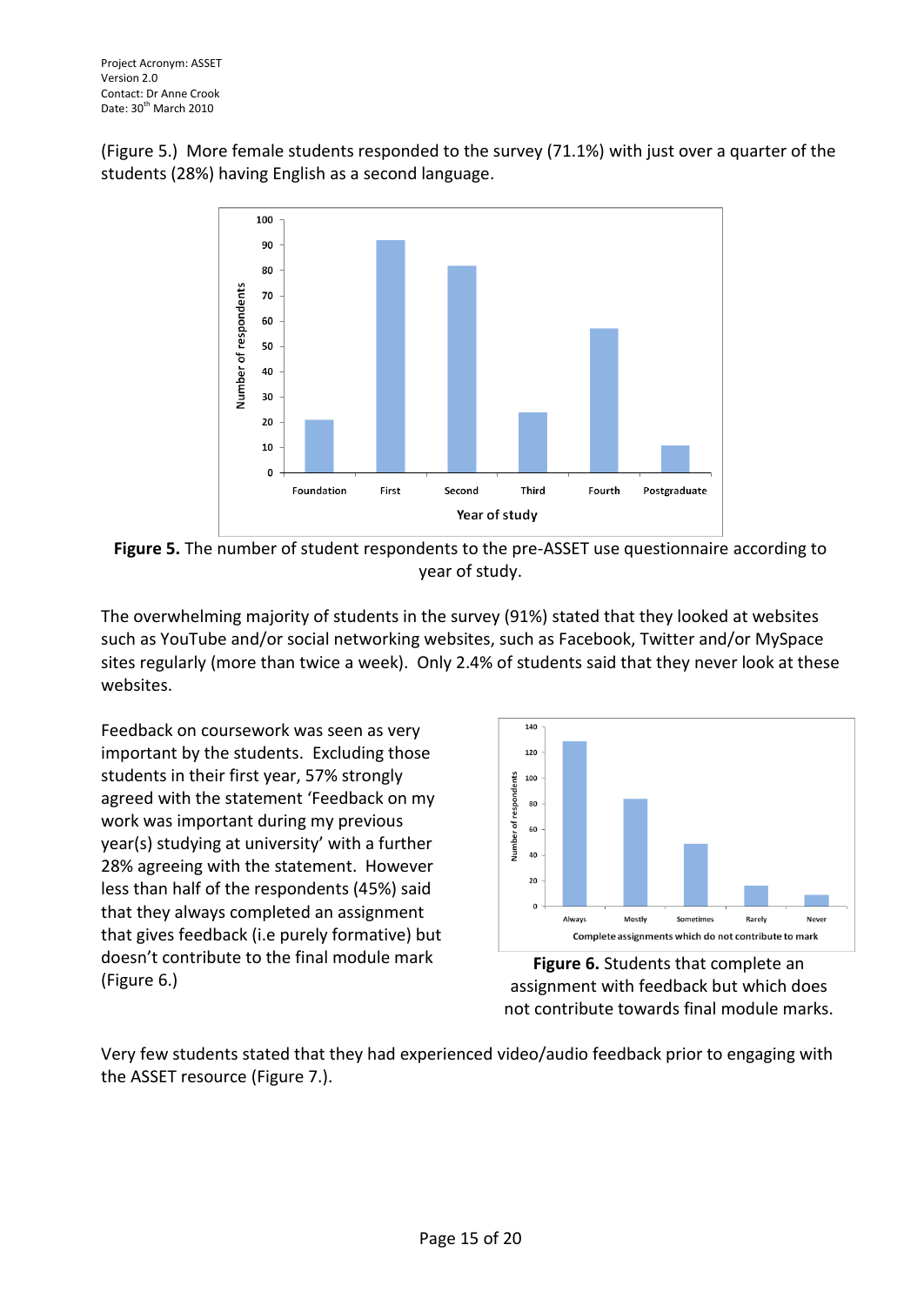

**Figure 7.** The types of feedback most commonly experienced by students prior to using the ASSET resource.

Prior to using ASSET the students stated that they preferred to receive feedback from their lecturer during one-to-one meetings, very closely followed by written comments on assignments (Figure 8.).



**Figure 8.** Feedback preferences of students prior to engaging with the ASSET resource.

#### <span id="page-15-0"></span>**5.5 Student post-ASSET use survey**

The post-ASSET use questionnaire focused on how easy the ASSET resource was to use, whether the students liked the provision of feedback via video, if they found it useful, how they used it and whether they would like staff to keep using video for feedback. 105 students completed this questionnaire, a response rate of 18%. The respondents were very positive about the use of video feedback; for example, 82% liked the use of video feedback, with some stating that it was more engaging and informative than methods that they had previously experienced; 80% of the students stated that they would like their lecturer to keep using video feedback next year. In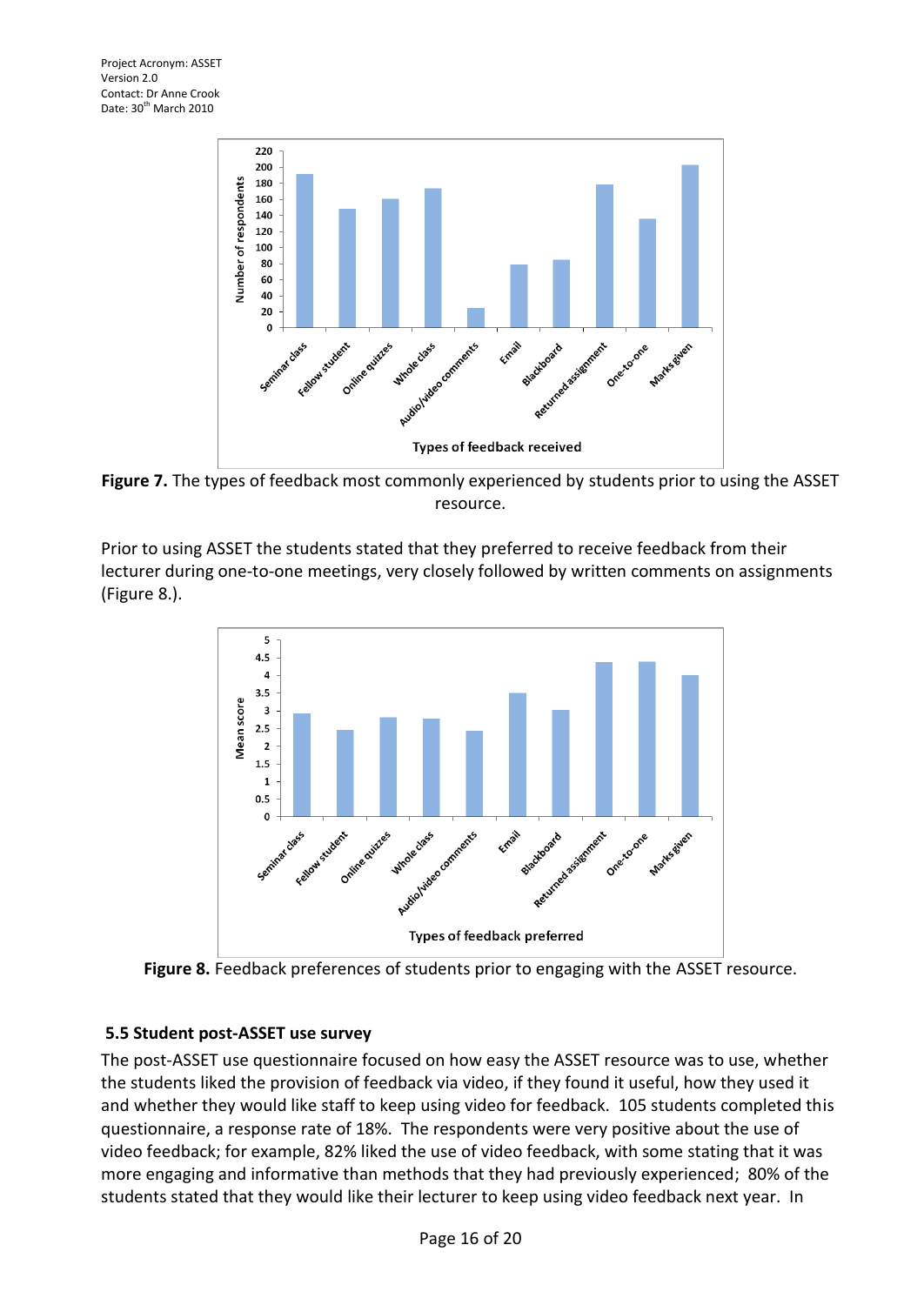addition, 60% said that "receiving video feedback encouraged them to take more notice of the feedback compared with normal methods". Students said that they normally watched the feedback videos on their own (87%), but more than half (58%) said that they did discuss their lecturer's feedback videos with other students on their modules. Some of the advantages highlighted by these students regarding the use of video for feedback provision were that it was easier to understand and that it could be re-played multiple times. "Technical issues" and problems with accessing the ASSET resource were viewed as the two main disadvantages. Of the 19 students who didn't like the use of video feedback, the reasons they cited included a preference for written or face-to-face feedback and a dislike of generic feedback (i.e. it wasn't 'personal' feedback).

## <span id="page-16-0"></span>**5.6 Project Outputs**

The development of the ASSET resource has been the key 'product' from this project (accessible via the project [website\)](http://www.reading.ac.uk/asset/). In addition, the ASSET team has developed a variety of materials to disseminate the project such as reports, presentations, publications and posters [\(Dissemination](http://www.reading.ac.uk/asset/ProjectOutputs/asset-ProjectOutputs.aspx)  [Outputs\)](http://www.reading.ac.uk/asset/ProjectOutputs/asset-ProjectOutputs.aspx). Promotional postcards, flyers, CDs and a banner have also been produced [\(Promotional Materials\)](http://www.reading.ac.uk/asset/ProjectOutputs/asset-PromotionalMaterials2.aspx). The project [website](http://www.reading.ac.uk/asset/) and project [blog](http://redgloo.sse.reading.ac.uk/asset/weblog) have been developed to act as a repository of information for both the project team and the wider teaching and learning community, both of which will be built upon through related Benefits Realisation Activities. Currently in preparation are in-depth staff video case studies (e.g. what was using video *really* like? etc.), virtual learning environment 'frameworks' and associated support materials (see Sections 3.2 and 4.1). A number of papers are currently in preparation to be submitted to peerreviewed journals in 2010.

## <span id="page-16-1"></span>**6 Outcomes**

#### <span id="page-16-2"></span>**6.1 Achievements**

The original aims and objectives of the project have all been met and with the creation of the VLE 'frameworks' we will have exceeded our original project's expectations. We were also successful in receiving Benefits Realisation funding which has allowed the use of the ASSET resource to be embedded within the University of Plymouth, thereby increasing the number and diversity of staff using video for feedback provision.

Through an institutional approach to project engagement we have been able to secure a positive response from a wide range of staff and students to the use of video for feedback provision. For example, staff have indicated that using video has made them think more, and in some cases differently, about the ways in which they deliver feedback to students to make it more useful and engaging. Many of the staff involved in the project have said they will continue to use video feedback and 80% of students who responded to the post-ASSET use questionnaire would like their lecturers to continue using video as a means of feedback provision. Given the exploratory nature of this project we are extremely pleased that it has delivered not only the 'product', i.e. ASSET, but that it has also instigated cross-disciplinary-level change in the ways in which staff and students think about, deliver, and engage with feedback.

#### <span id="page-16-3"></span>**6.2 Main Lessons Learnt**

As with any pedagogic research project of this kind we have learnt a number of important lessons, for example: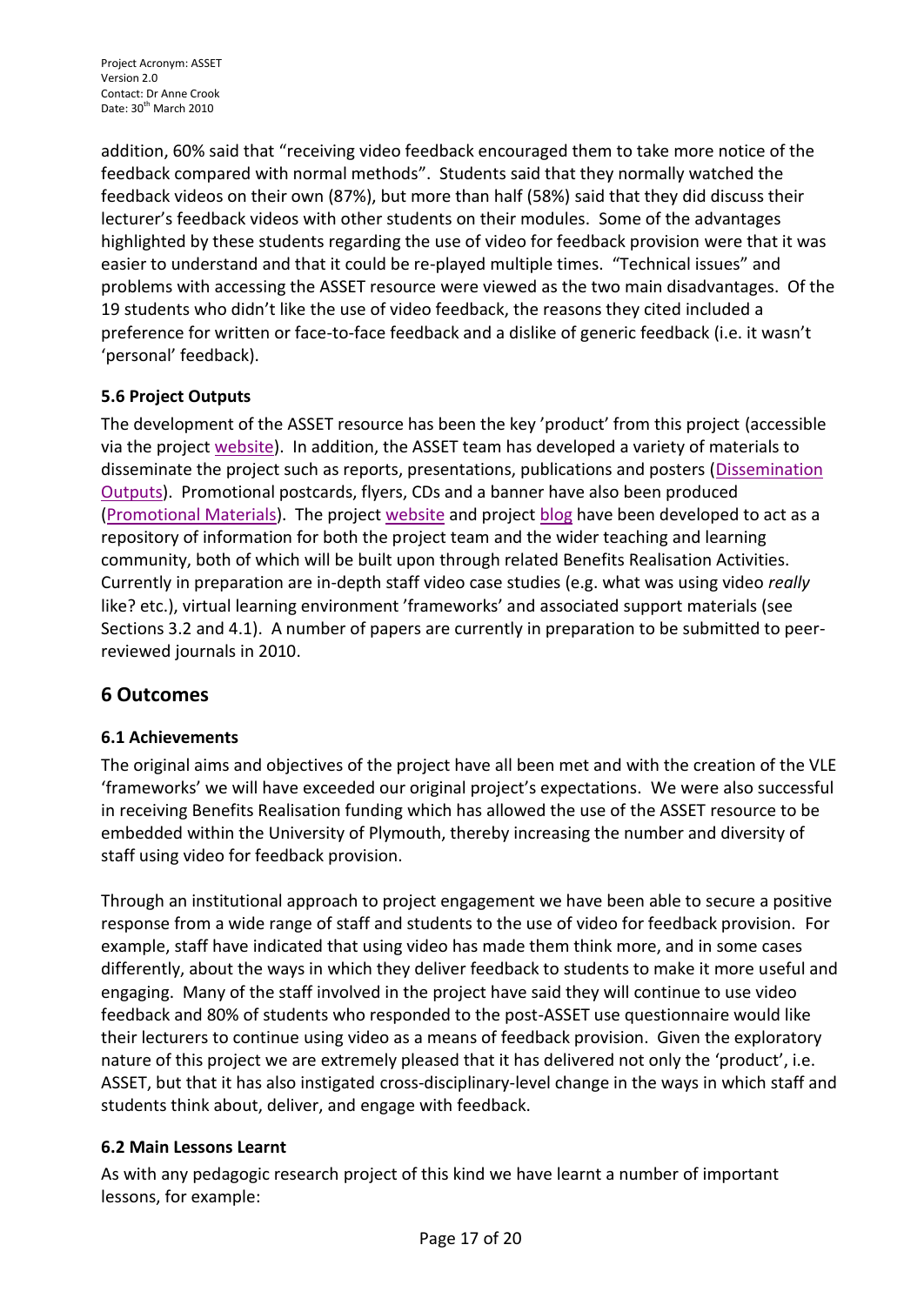- There are advantages but also a number of challenges (e.g. technical and financial) involved in using proprietary software to develop educational resources.
- Seeking the support from colleagues across the University from both the 'top-down' (i.e. Pro-Vice Chancellor of Teaching and Learning and the Faculty and School Directors of Teaching and Learning) and 'bottom up' (i.e. academics, teaching and learning support staff & the Students' Union) is essential. We believe this approach has been a critical success factor in maximising opportunities for institutional engagement and change.
- Don't underestimate how challenging it may be (in terms of both time and effort) to encourage students to participate in online surveys and focus groups.
- Regular dissemination events (internal and external) are important sources to seek objective feedback whilst creating important networking and resource-sharing opportunities.
- Regular communications within the team (e.g. face-to-face and 'virtual' meetings, project blog) are essential to keep colleagues updated, to maintain momentum and to ensure project objectives are being met. This is particularly important where project teams are comprised of staff from a number of institutions.

# <span id="page-17-0"></span>**7 Conclusions**

In conclusion, the ASSET project has delivered the following outcomes:

- Provided an easily accessible teaching resource, 'ASSET', to support and engage staff and students with the use of video media for feedback provision;
- Created new opportunities for staff to be more creative with the feedback they give;
- Allowed staff to think about their teaching practices and in particular how they provide feedback to students;
- Supported and encouraged staff to provide feed-forward to students;
- Enhanced student engagement with feedback by encouraging students to reflect on their assessment and to think differently about their work;
- Created opportunities for new feedback-related dialogues between students and between students and staff.

# <span id="page-17-1"></span>**8 Implications**

In addition to the project outputs and future planned activities already mentioned (section 5.6) the ASSET team have recently been successful in securing additional Benefits Realisation funding. This will be used to create new 'capacity building' opportunities through the development and hosting of a number of interactive workshops and meetings across the UK between April 2010 and March 2011. The current plan is for these events to address different aspects of enhancing the feedback experience for staff and students (e.g. through the use of different technologies), as well as exploring the importance of 'building capacity' within institutions, and drawing on existing networks, such as the Media Enhanced Learning SIG. This will build on the work that the ASSET team has led over the last 18 months, and will provide opportuinities for new collaborations, as well as potential consolidation of resources and outputs.

# <span id="page-17-2"></span>**9 Recommendations**

There are a number of recommendations arising from the ASSET project. These include: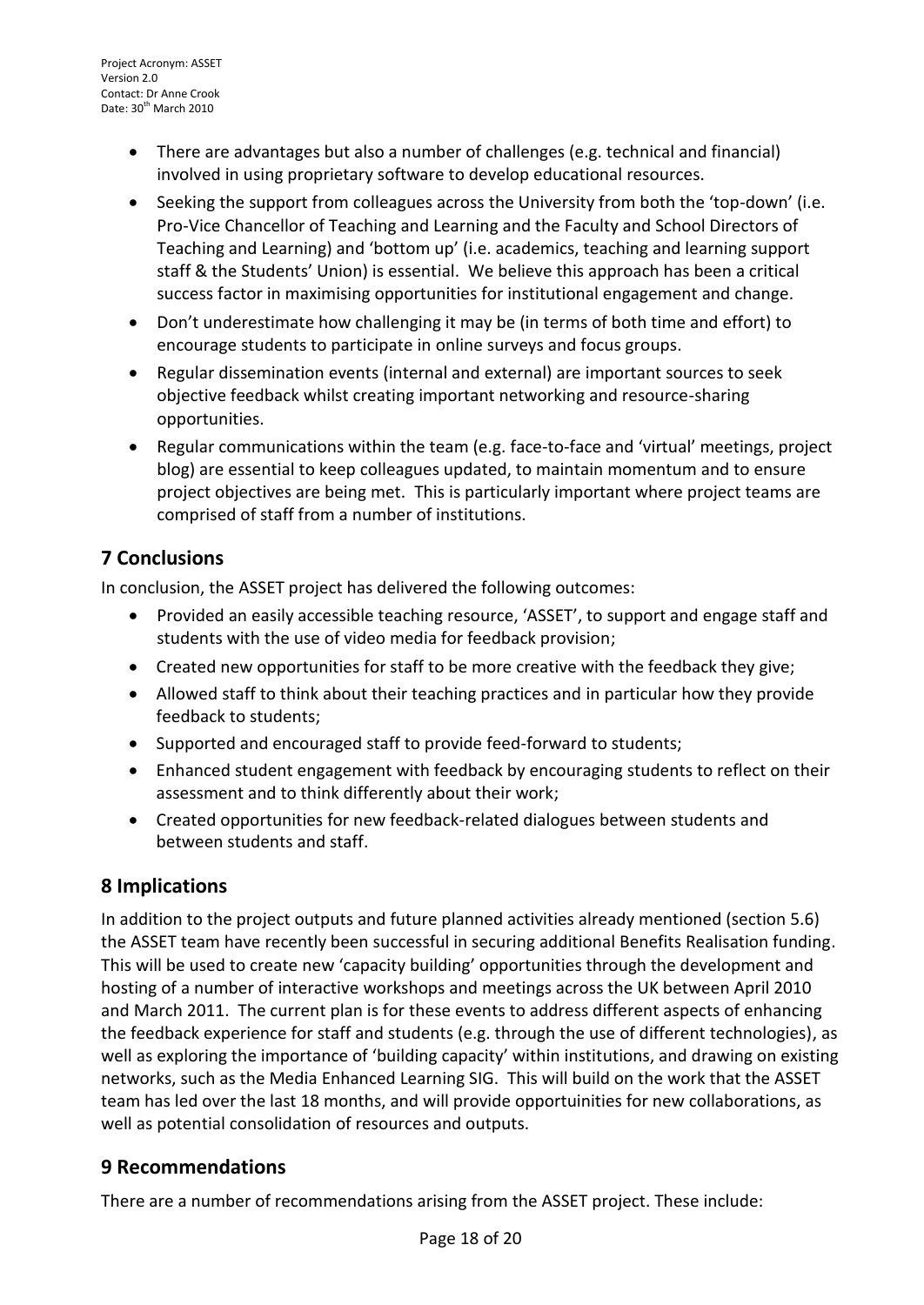- Wherever possible seek support from staff at all levels of the institution, for example, through early and pro-active dissemination of project objectives, making use of existing institutional networks.
- To maximise chances of successful engagement by staff (and students) it is recommended that projects make it clear what they can expect to gain from being involved in the project and what type and/or level of support they can also expect to receive.
- A wide variety of approaches and incentives is recommended to achieve successful student engagement with online surveys. Making use of institutional student bodies, such as student academic and Students' Union representatives, is a useful starting point.
- A mixture of formal (with minutes recorded) and informal regular meetings (face-to-face and 'virtual') alongside 'light touch' methods of communication, such as a project blog, are recommended to keep the project on track and to keep all team members informed of project developments.
- Planning to host a series of regular internal 'events', e.g. presentations and small project briefing papers is recommended to keep the wider institution informed of project activities and to generate project interest and support. To reach a diverse audience making use of existing communities of practice within institutions to 'host' project events is recommended.
- Regular engagement with external dissemination opportunities is recommended, even when the project is in its early stages. These events can provide useful opportunities for objective feedback and also can serve to raise awareness of the project across a wider community.
- It is recommended that project Steering Group membership is carefully considered, for example, ensuring Senior Management, academic, ITS and, if appropriate, students, are represented. This can provide an opportunity to bring both a wide range of expertise and experiences to the project, alongside objective, cross-institutional support for the project.
- Developing a 'visual identity' for the project (e.g. a logo) to raise awareness of the project is recommended, particularly when the project is in its early stages. This can then be embedded within other dissemination materials, including the project website, briefing papers, presentations etc.

# <span id="page-18-0"></span>**10 References**

Biggs, J.B. (2003a). *Teaching for quality learning at university: what the student does*. Society for Research into Higher Education & Open University Press, Maidenhead.

Biggs, J.B. (2003b). Aligning Teaching and Assessment to Curriculum Objectives, (Imaginative Curriculum Project, LTSN Generic Centre)

Duncan, N., (2007). 'Feed-forward': improving students' use of tutors' comments. *Assessment and Evaluation in Higher Education*, 32, 271-283.

Gibbs, G. (1988). *Learning by Doing: A Guide to Teaching and Learning Methods*. Oxford Centre for Staff and Learning Development.<http://www2.glos.ac.uk/gdn/gibbs/index.htm>

Gibbs, G. & Simpson, C. (2004). Conditions under which assessment supports students' learning. *Learning and Teaching in Higher Education*, **1**, 3-31.